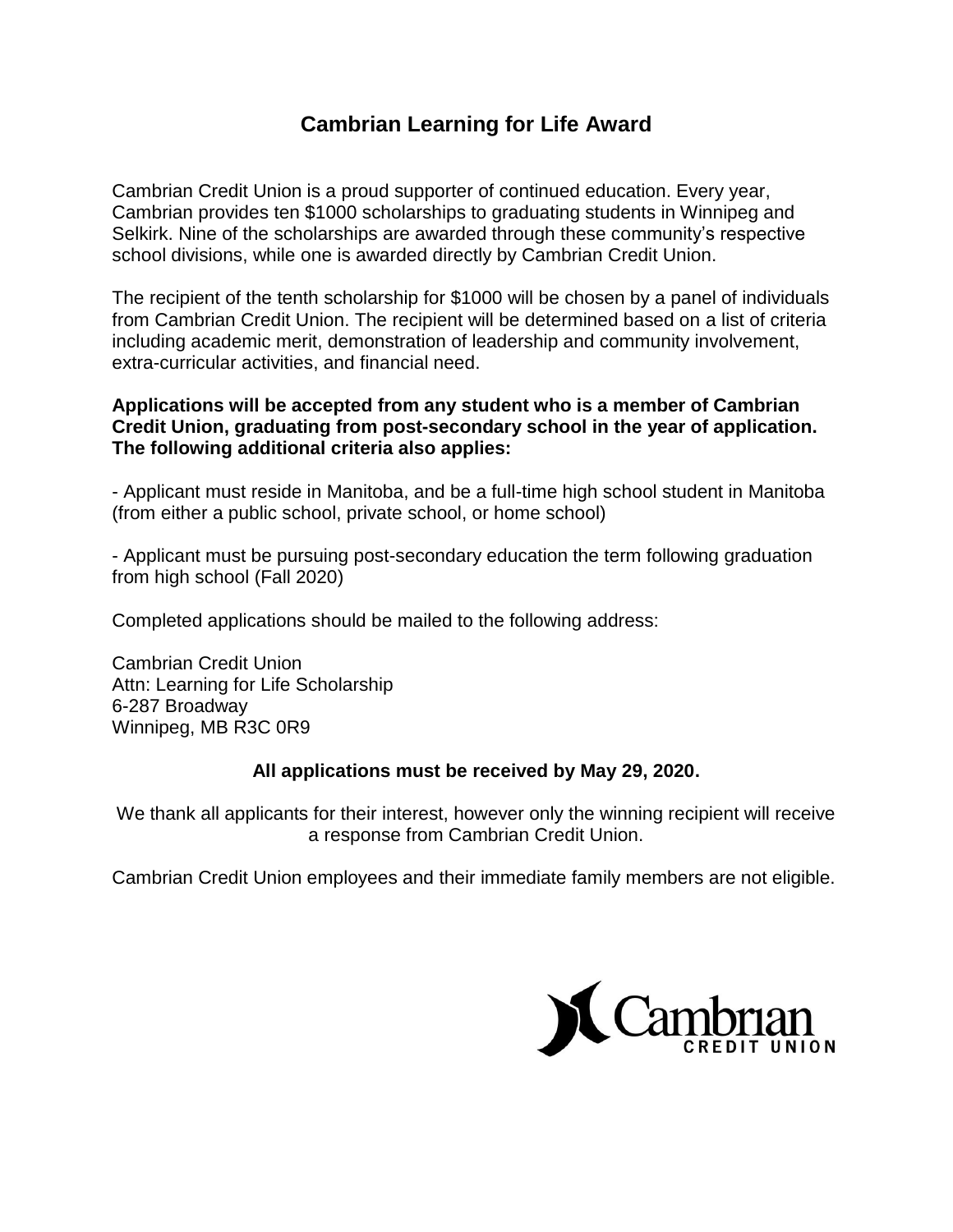## **Cambrian Learning for Life Award Application**

Applications are due May 29, 2020. Please attach any extra sheets if you require additional room.

|                                                     | Cambrian Account Number: _________________ Branch: _____________________________             |
|-----------------------------------------------------|----------------------------------------------------------------------------------------------|
|                                                     |                                                                                              |
| Date of Graduation: _________________________       |                                                                                              |
|                                                     | Post-secondary Institution you will be attending in the fall: ___________________            |
|                                                     | Faculty, major, or degree you will be pursuing (if known): _____________________             |
| Annual household income:                            |                                                                                              |
| $\Box$ \$0 - \$29,999                               |                                                                                              |
| $\square$ \$30,000-\$74,999                         |                                                                                              |
| $\Box$ \$75,000-\$99,999                            |                                                                                              |
| $\square$ \$100,000+                                |                                                                                              |
|                                                     | Academic Average or Grade Point Average at end of last term/semester: __________             |
| which you are involved, and any positions you hold: | Please list any school groups, clubs, or extra-curricular activities (including sports) with |
|                                                     |                                                                                              |
|                                                     |                                                                                              |
|                                                     |                                                                                              |

<u> 1989 - Johann John Stone, markin bashkar (b. 1989)</u>

Please list any community leadership or volunteer activities: